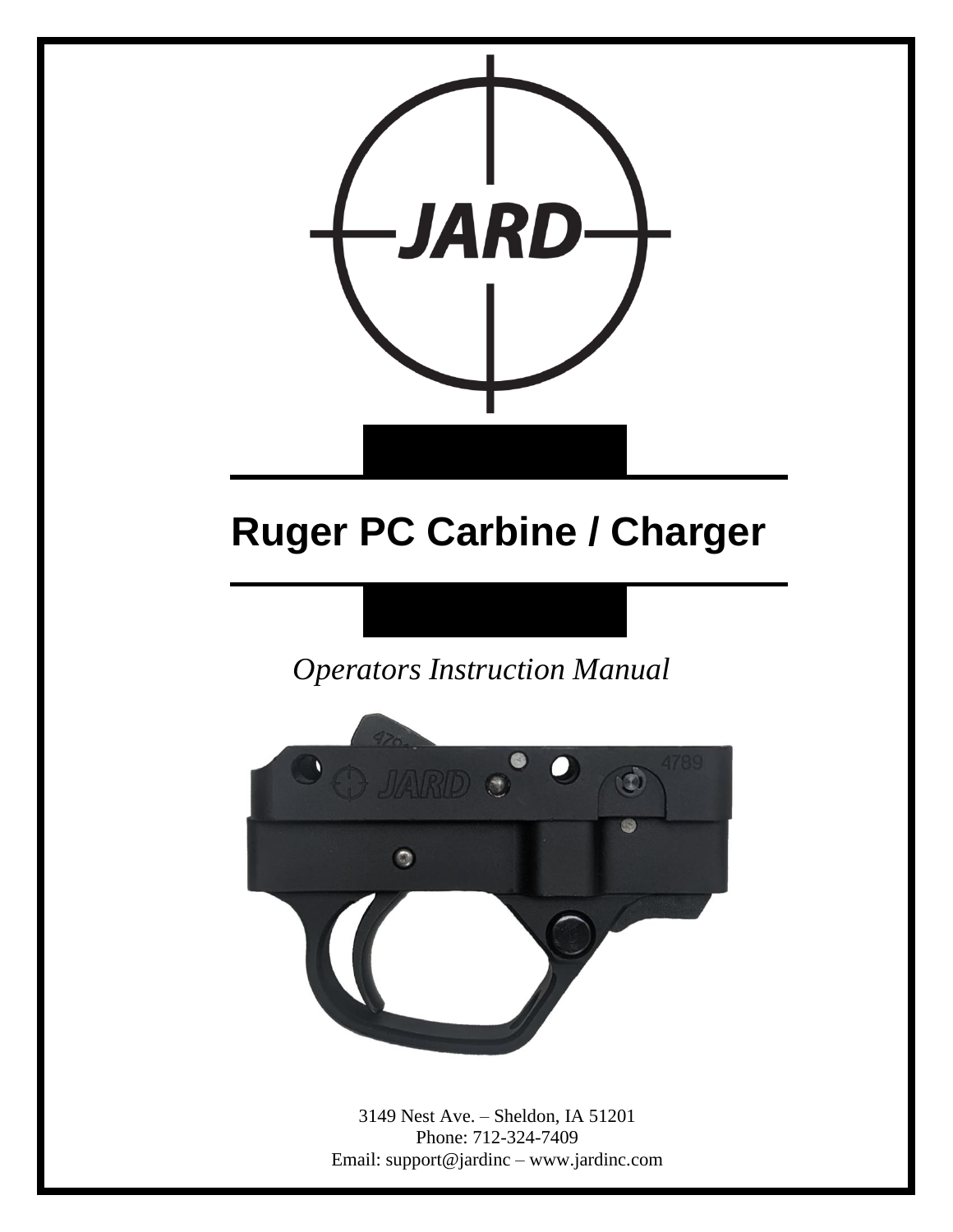## WARNING

This firearm is intended for use only by experienced competitive shooters and professionals. You must take responsibility for your own actions. We will not be responsible for any loss, injury, or death resulting from the use or misuse of this product.

The handling and use of firearm bears with a certain unavoidable risks, like sky diving and rock climbing. If you are not willing to accept responsibility for your own actions, guns are not for you.

The use of any custom parts or modifications may void any warranty from the manufacturer of your firearm.

Returns will not be accepted on any parts that have been modified.

If you do not have a thorough understanding of the Ruger PC Carbine / Charger and the purpose and function of all the parts, do not attempt to install this system. Have it installed by an experienced gunsmith.

#### JARD Ruger PC Replacement Trigger

#### **Installation**

- 1. Remove the magazine and visually check the chamber before further handling of the firearm, to verify it is not loaded.
- 2. Disassemble the stock / chassis from the receiver.
- 3. Remove the trigger assembly mounting pins and remove the factory trigger assembly.
- 4. Replace with the JARD trigger assembly.
- 5. Installation is opposite of removal.

#### **Trigger Adjustment**

Your replacement trigger assembly comes adjusted from the factory and should be a replacement only procedure. However, should you decide to modify the factory setting, below are some suggestions.

- 1. Remove the trigger assembly from the firearm.
- 2. With the safety selector off and the hammer cocked, turn the sear adjust screw (10) clockwise until the sear releases the hammer. Once the hammer is released, the screw then should be turned counter clockwise to achieve sufficient sear engagement (we recommend one complete turn counter-clockwise).
- 3. With the hammer cocked, turn the disconnect adjustment screw (12) counter-clockwise while simultaneously pushing the hammer down toward the trigger. Do this until the disconnect slightly makes contact with hammer. If the disconnect screw is adjusted too far counter-clockwise, the disconnect will not release the hammer and the screw will have to be adjusted clockwise.
- 4. Remove the hammer pivot pin (7) to gain access to the safety and over travel screws.
- 5. Switch the safety selector to the fire position. If the selector will not move into the fire position, turn the safety screw (19) counter-clockwise until the selector moves. Once in the safe position, turn the safety screw clockwise until the screw contacts the safety, but do not over tighten.
- 6. If less over travel is desired, turn the over-travel screw (18) clockwise or turn counter-clockwise for more over travel. If there is not enough over-travel, the hammer will not cock and/or be released by the trigger. To check the over travel, the hammer and hammer pivot pin must be installed each time.
- 7. Install the hammer and hammer pivot pin.
- 8. The pull weight can be tuned by turning the pull spring adjust screw (27) clockwise to increase pull weight and counter clockwise to decrease the pull weight)
- 9. Perform all safety and function checks.
- 10. Reinstall all components.